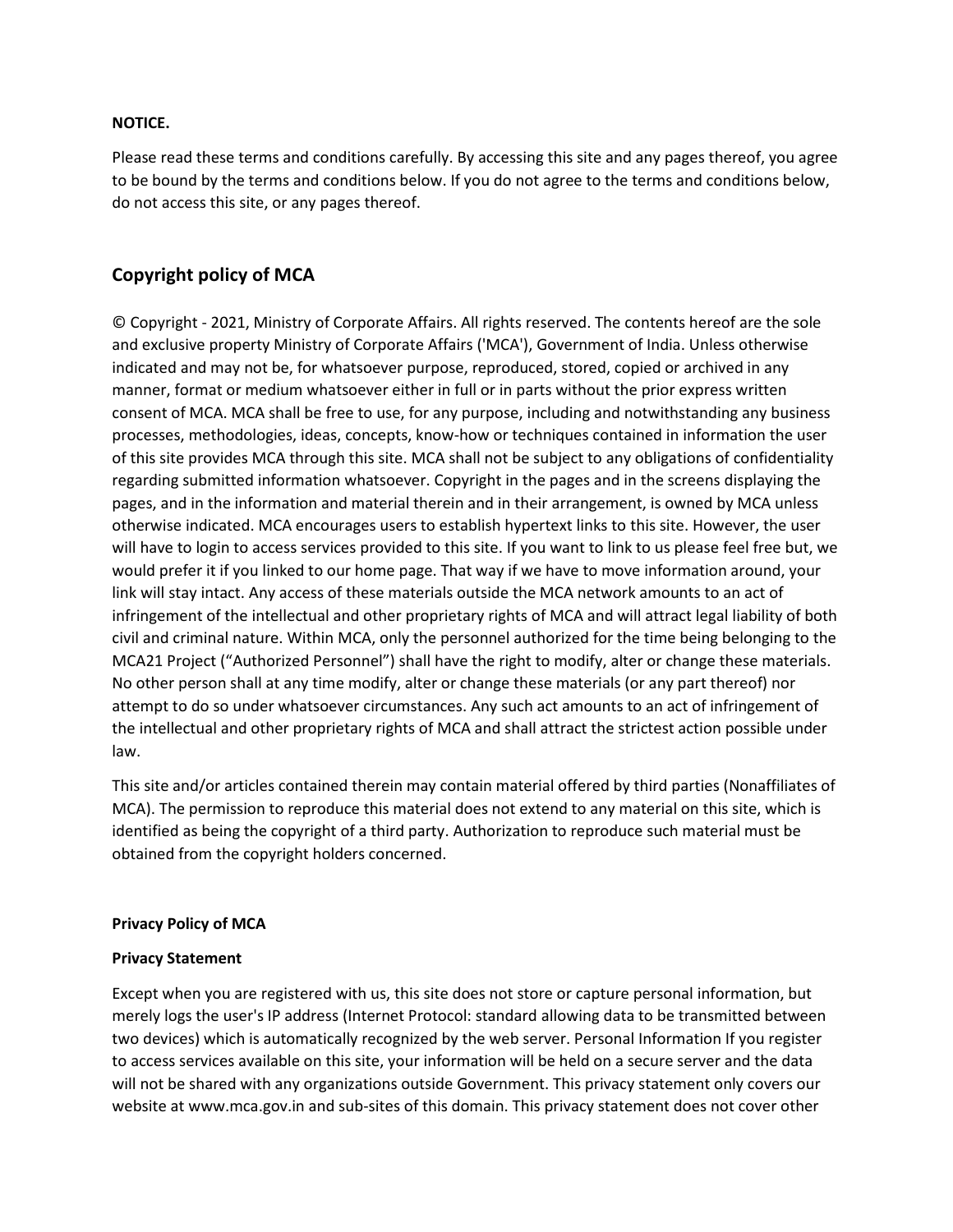websites linked to from this domain. MCA may use information it holds to prevent and detect fraud. We may also divulge such information, for the same purpose, to other governmental organizations or law enforcing agencies

## **Hyperlinking Policy of MCA**

This site and/or articles contained therein may contain links to web sites controlled or offered by third parties (nonaffiliates of MCA). We are not responsible for the content or reliability of the linked websites. MCA hereby disclaims liability for, any information, materials, products or services posted or offered at any of the third-party sites linked to this web site. By creating a link to a third-party web site, MCA does not endorse or recommend any products or services offered or information contained at that web site, nor is MCA liable for any failure of products or services offered or advertised at those sites. Such thirdparty may have a privacy policy different from that of MCA and the third-party website may provide less security than this site.

By agreeing to the terms and conditions set above, you expressly consent to the use and disclosure of information/materials by MCA and/or its Authorized Personnel in the manner described in this Privacy Policy. MCA reserves the right to modify this Policy. If MCA decides to change our Privacy Policy, such changes will be posted on this site so that you are always aware of the latest amendments in this Privacy Policy.

Prior permission is required before hyperlinks are directed from any website/portal to this site. Permission for the same, stating the nature of the content on the pages from where the link must be given, and the exact language of the Hyperlink should be obtained.

## **TERMS OF USAGE**

## **Acceptable use of MCA Searchable Databases**

MCA searchable databases are designed to meet the needs of a wide range of users wishing to interrogate our information on-line. Due to limitations of equipment and bandwidth, they are not intended to be a source for bulk downloads. Individuals, companies, IP addresses or blocks of IP addresses who deny or degrade service to other users by generating unusually high numbers of daily database accesses, whether generated manually or in an automated fashion, may be denied access to these services without notice.

#### **Notes for users of company search or disqualified directors search**

The information available here is an extract from the Register of Companies / Register of Disqualified Directors which are updated on a regular basis. This may mean that occasional inaccuracies occur which we correct as soon as they are drawn to our attention. If you spot something which you think might be wrong, let us know so we can, if necessary, correct the database.